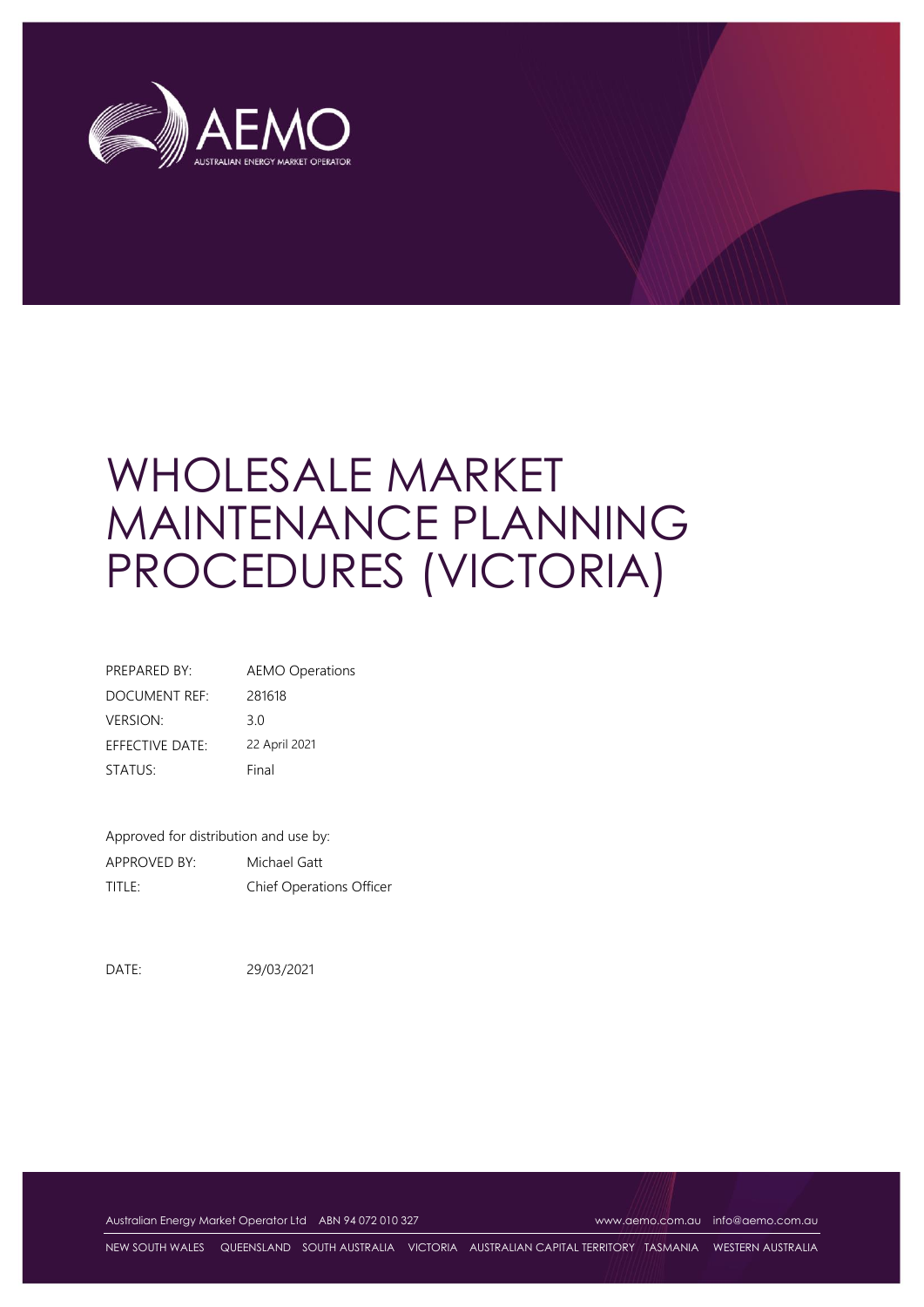

# **VERSION RELEASE HISTORY**

| Version | <b>Effective Date</b> | Summary of Changes                                                                                     |
|---------|-----------------------|--------------------------------------------------------------------------------------------------------|
| 1.0     | 1 July 2009           | First Issue                                                                                            |
| 2.0     | 14 October 2013       | Document Update                                                                                        |
| 3.0     | 22 April 2021         | Changes to take into account of National Gas Amendment (DWGM maintenance<br>planning) Rule 2021 No. 4. |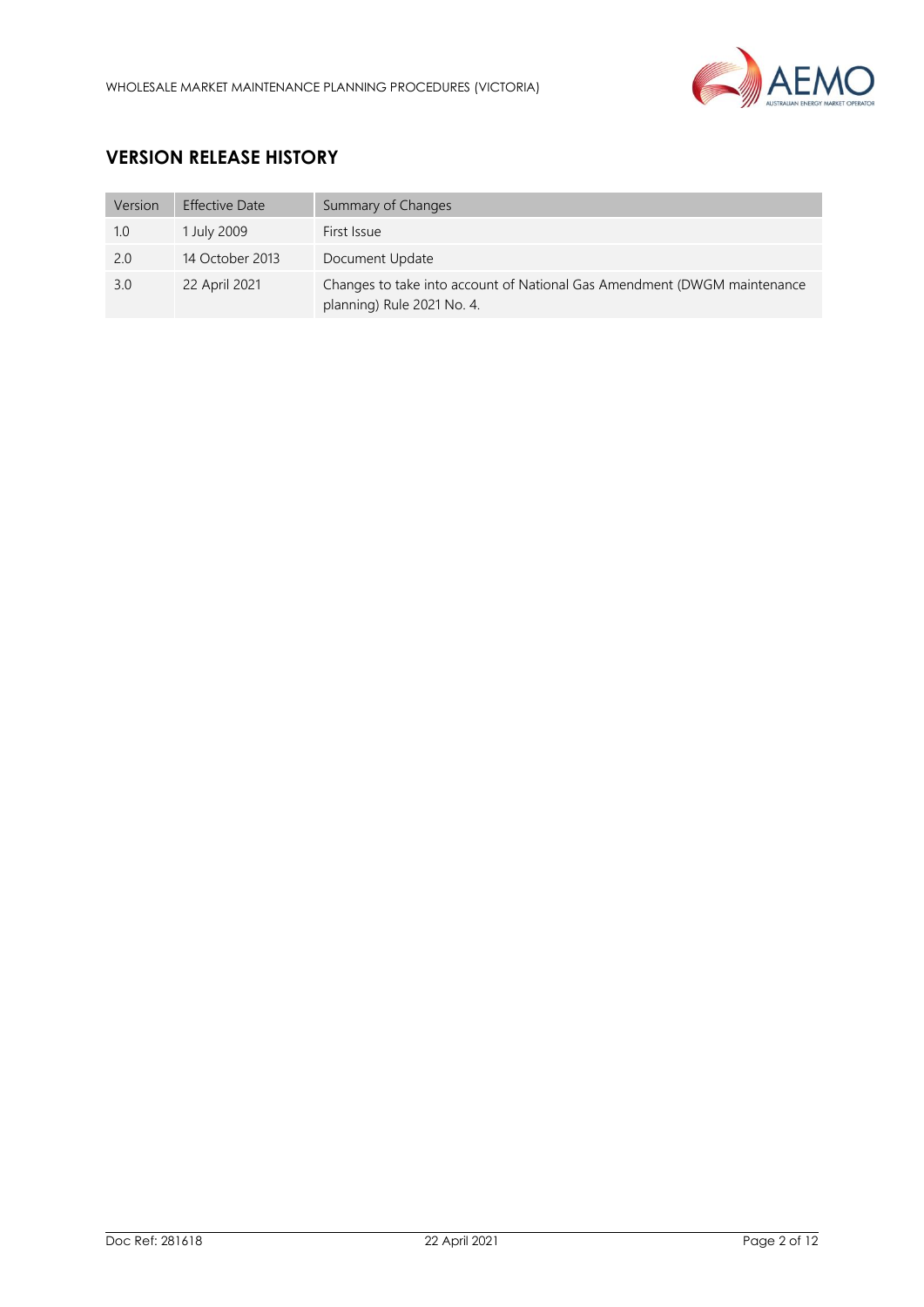

## CONTENTS

| $\mathbf{1}$ . | <b>INTRODUCTION</b>                                    | $\overline{4}$ |
|----------------|--------------------------------------------------------|----------------|
| 1.1.           | Purpose and scope                                      | 4              |
| 1.2.           | Definitions and interpretation                         | 4              |
| 1.3.           | Related documents                                      | 5              |
| 2.             | GENERAL                                                | 5              |
| 2.1.           | Types of equipment                                     | 5              |
| 2.2.           | Information exchange and release                       | 5              |
| 3.             | NOTIFICATION OF MAINTENANCE                            | 6              |
| 3.1.           | Maintenance forecasts                                  | 6              |
| 3.2.           | Emergency work                                         | 8              |
| 4.             | MAINTENANCE REQUESTS                                   | 8              |
| 5.             | MAINTENANCE REQUEST APPROVAL PROCESS                   | 9              |
| 5.1.           | Assessment of risk                                     | 9              |
| 5.2.           | Facility release                                       | 9              |
| 6.             | <b>INITIATION OF MAINTENANCE</b>                       | 9              |
| 7.             | MAINTENANCE APPROVAL DELAY, SUSPENSION OR CANCELLATION | 10             |
| 8.             | <b>RISK MANAGEMENT</b>                                 | 10             |
| 9.             | MAINTENANCE COORDINATION PROCESS                       | 11             |

# **TABLES**

# **FIGURES**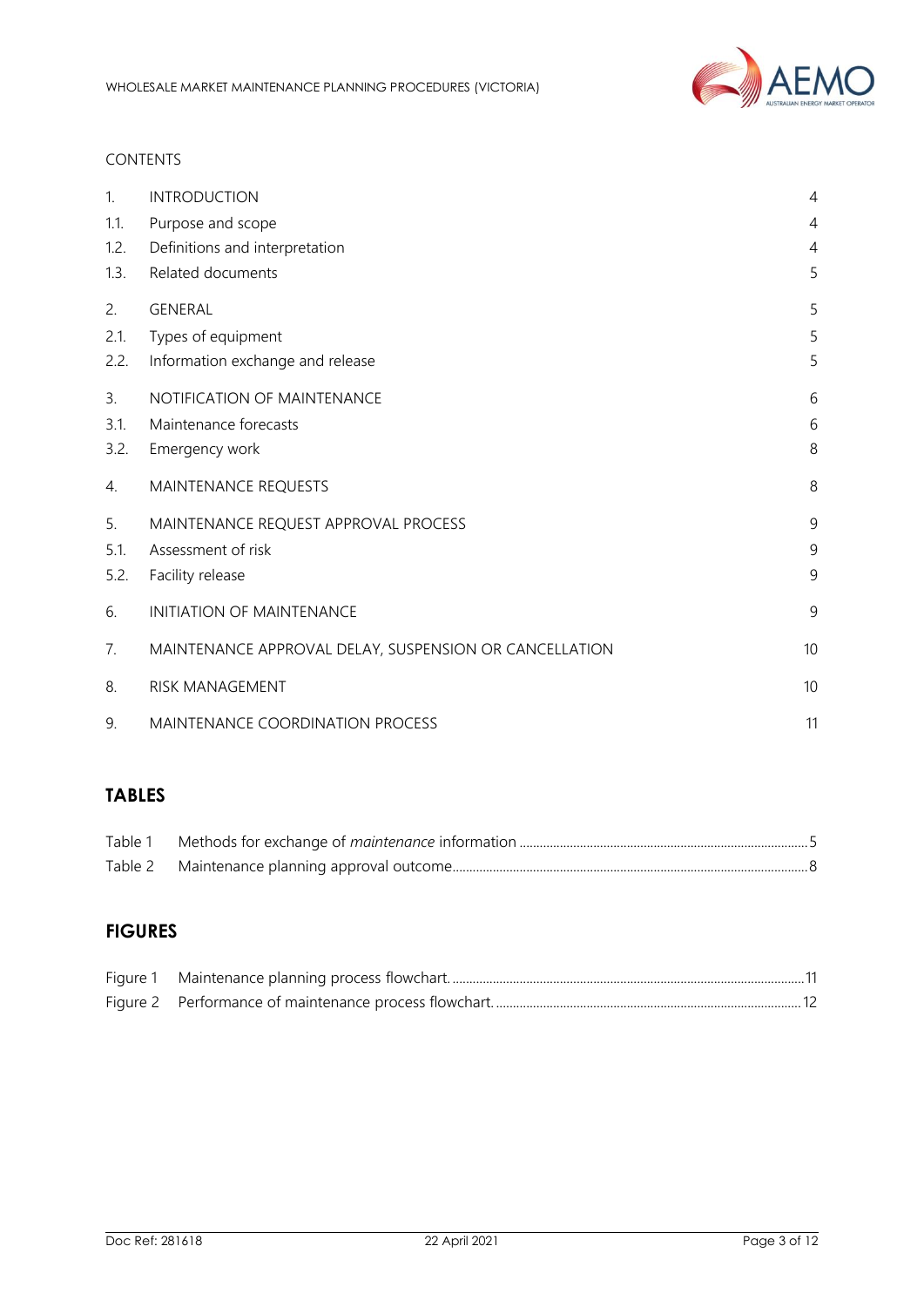

## <span id="page-3-0"></span>**1. INTRODUCTION**

## <span id="page-3-1"></span>**1.1. Purpose and scope**

These are the Wholesale Market Maintenance Planning Procedures made under rule 326 of the National Gas Rules (Procedures).

These Procedures have effect only for the purposes set out in the National Gas Rules (NGR). The NGR and the National Gas Law prevail over these Procedures to the extent of any inconsistency.

The procedures relate to AEMOs responsibility for the coordination of all *maintenance* planned by DWGM facility operators to minimise threats to system security as a consequence of the unavailability of equipment undergoing *maintenance*.

## <span id="page-3-2"></span>**1.2. Definitions and interpretation**

#### **1.2.1. Glossary**

Terms defined in the National Gas Law and the NGR have the same meanings in these Procedures unless otherwise specified in this clause.

Defined terms/Terms defined in the NGR are intended to be identified in these Procedures by italicising them, but failure to italicise a defined term does not affect its meaning.

The words, phrases and abbreviations in the table below have the meanings set out opposite them when used in these Procedures.

| Term                  | Definition                                                                                                                                                                                                                                                                |
|-----------------------|---------------------------------------------------------------------------------------------------------------------------------------------------------------------------------------------------------------------------------------------------------------------------|
| Available supply      | Comprises supply unaffected by maintenance.                                                                                                                                                                                                                               |
| Emergency work        | Work in connection with equipment owned or operated by a DWGM facility operator<br>that must be undertaken immediately to address a risk to the system security, the<br>equipment, the environment or safety of the public or personnel of the DWGM facility<br>operator. |
| Maintenance           | As defined in NGR 200                                                                                                                                                                                                                                                     |
| Planned maintenance   | Maintenance that is notified to AEMO more than 5 days before the day on which that<br>maintenance is due to commence.                                                                                                                                                     |
| System security       | Refer Wholesale Market System Security Procedures (Victoria)                                                                                                                                                                                                              |
| Unplanned maintenance | Maintenance that is notified to AEMO within 5 days of the day on which maintenance<br>is due to commence. Unplanned maintenance may still be eligible for AEMO planning<br>approval.                                                                                      |

## **1.2.2. Interpretation**

The following principles of interpretation apply to these Procedures unless otherwise expressly indicated:

- (a) These Procedures are subject to the principles of interpretation set out in Schedule 2 of the National Gas Law.
- (b) References to time are references to Australian Eastern Standard Time.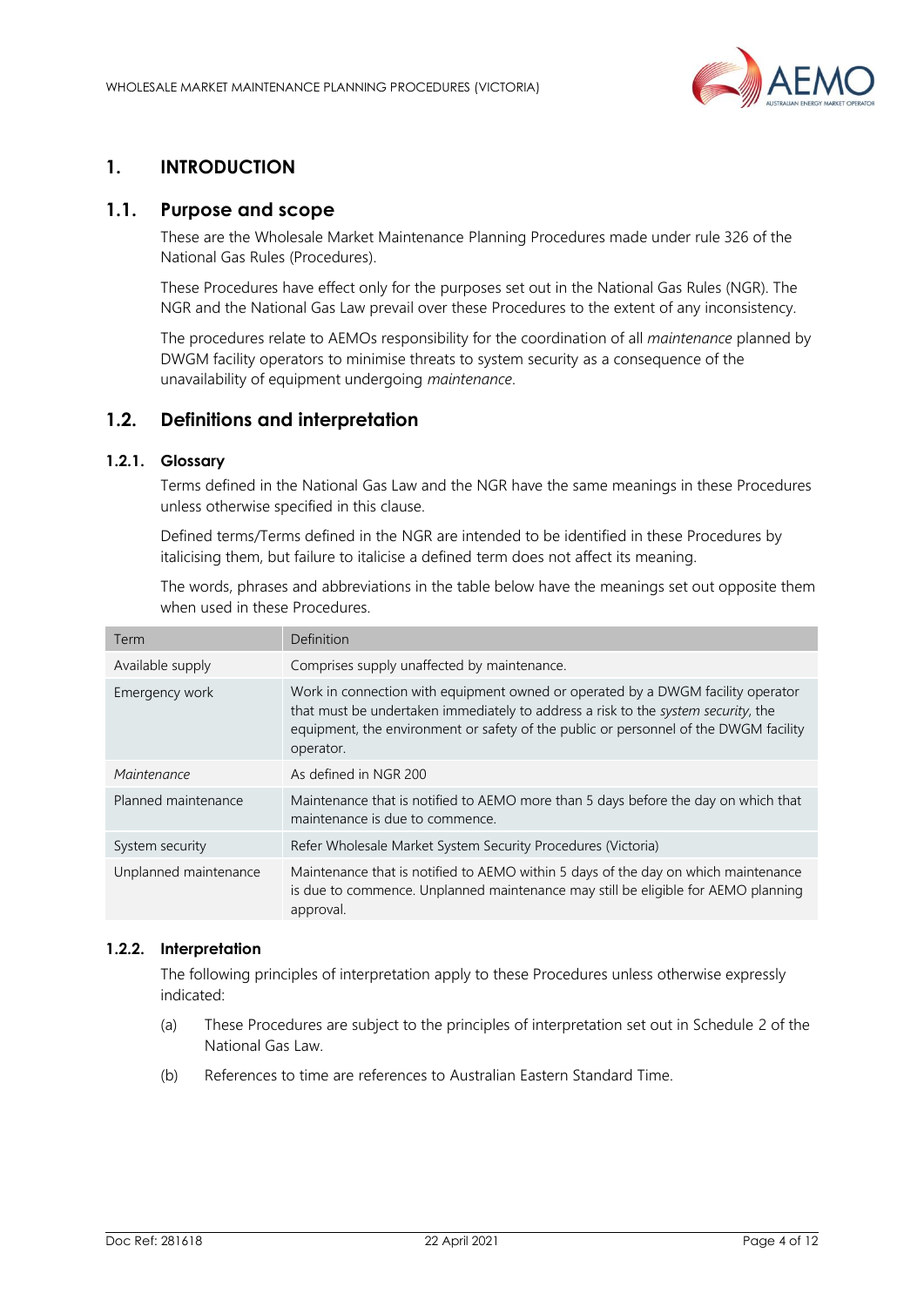

## <span id="page-4-0"></span>**1.3. Related documents**

| Title                                                              | Location                                                               |
|--------------------------------------------------------------------|------------------------------------------------------------------------|
| National Gas Law                                                   | South Australian Legislation, Government of South Australia<br>website |
| National Gas Rules                                                 | AEMC website                                                           |
| Wholesale Market Electronic Communication<br>Procedures (Victoria) | AEMO website                                                           |
| Wholesale Market Gas Scheduling Procedure                          | AEMO website                                                           |
| Wholesale Market System Security<br>Procedures (Victoria)          | AEMO website                                                           |

# <span id="page-4-1"></span>**2. GENERAL**

## <span id="page-4-2"></span>**2.1. Types of equipment**

Without limitation, *maintenance* may include work conducted on the following types of facilities and equipment:

- *Gas production facilities*;
- *Storage facilities*;
- Compressor stations;
- *Pipelines*;
- Valves;
- City gate and pressure reducing stations;
- *Gas quality monitoring system*;
- Gas metering equipment; and
- Communication and control equipment.

## <span id="page-4-3"></span>**2.2. Information exchange and release**

Procedures for the exchange of information under these Procedures are given in the Wholesale Market Electronic Communication Procedures (Victoria). Information must be exchanged via at least one of the methods listed in Table 1.

#### <span id="page-4-4"></span>**Table 1 Methods for exchange of** *maintenance* **information**

| Method of information<br>Exchange | Forecast | Emergency work<br>notification | Request | AEMO<br>Notification/Response |
|-----------------------------------|----------|--------------------------------|---------|-------------------------------|
| Phone                             |          | ✓                              | ✓       |                               |
| Email                             |          |                                |         |                               |
| Fax                               |          |                                | ✓       |                               |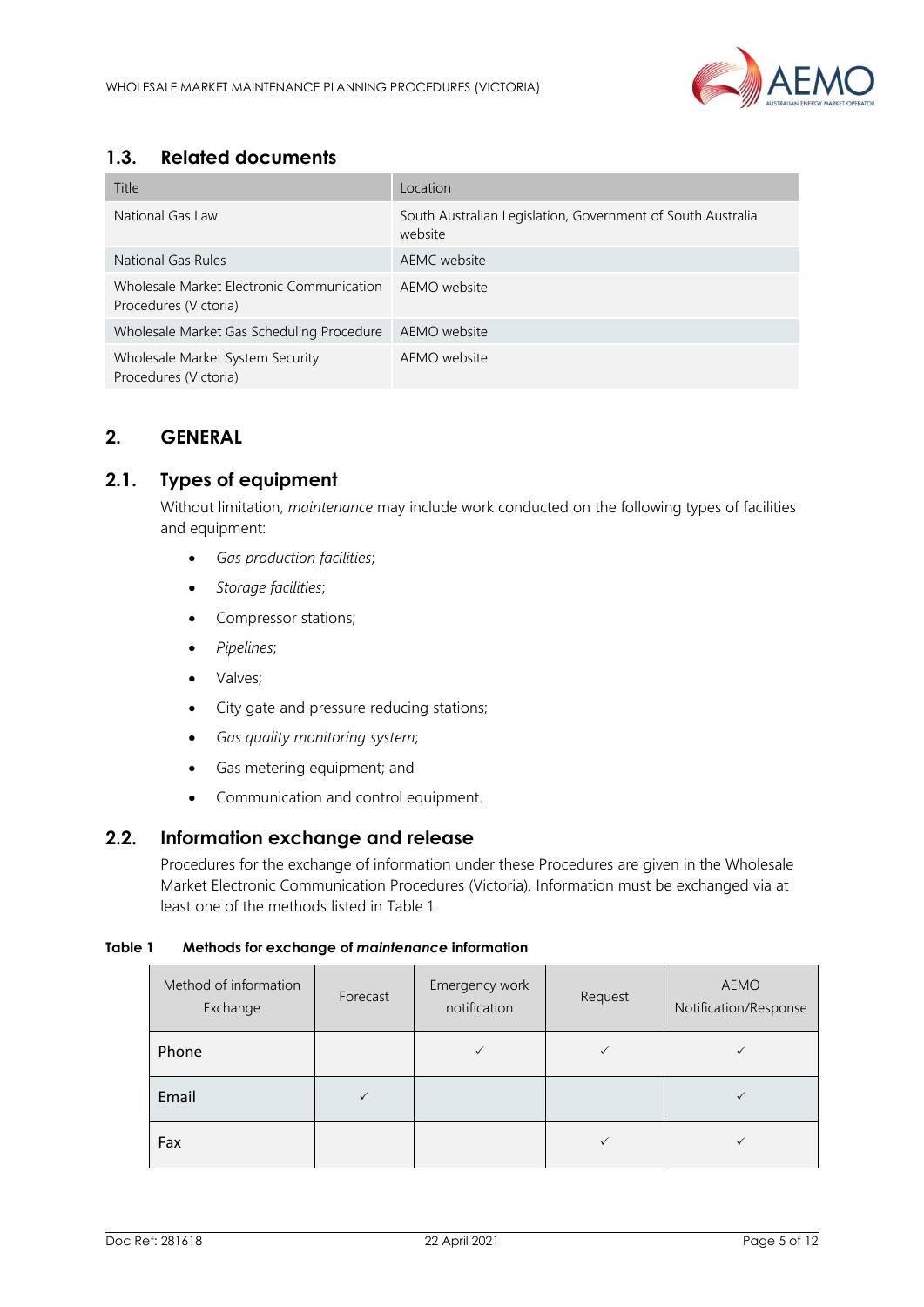

| Method of information<br>Exchange | Forecast | Emergency work<br>notification | Request | <b>AEMO</b><br>Notification/Response |
|-----------------------------------|----------|--------------------------------|---------|--------------------------------------|
| Radio                             |          |                                |         |                                      |

*Maintenance* information supplied to AEMO by participants is protected under NGR clause 138AB from unauthorised use or disclosure. AEMO may disclose information only in the circumstances permitted under 91G of the National Gas Law.

## <span id="page-5-0"></span>**3. NOTIFICATION OF MAINTENANCE**

Notification of *maintenance* must be provided to AEMO by *DWGM facility operators* where, in AEMO's opinion, work may affect:

- (a) AEMO's ability to supply *gas* through the *declared transmission system*; or
- (b) AEMO's ability to operate the *declared transmission system*; or
- (c) *declared transmission system* capacity; or
- (d) *system security*; or
- (e) the efficient operation of the *declared transmission system* generally,

and includes work carried out on *pipeline equipment* but does not include maintenance required to avert or reduce the impact of an *emergency*.

*DWGM facility operators* must consult with AEMO if they are unsure if work is considered *maintenance,* or alternatively the *DWGM facility operator* may regard the work as *maintenance* and notify AEMO in accordance with the requirements of these Procedures.

Work required to avert or reduce the impact of an *emergency* must be communicated to AEMO immediately in accordance with the information exchange and release requirements detailed in section 3.2.

## <span id="page-5-1"></span>**3.1. Maintenance forecasts**

*DWGM facility operators* that intend to perform *maintenance* must provide AEMO with notification of the *maintenance* in accordance with NGR 324, given as follows:

- (a) annual forecasts for each year in the 5 year period commencing on each 1 January, provided by 30 September in the immediately preceding year; and
- (b) monthly forecasts for each month in the 12 month period commencing on each 1 January, provided by 30 September in the immediately preceding year.
- (c) week-ahead forecasts commencing from Monday in each week, provided by no later than 4pm on the immediately preceding Wednesday.
- (d) as required forecasts for any material change to information previously provided in an annual, monthly or week-ahead forecast, provided as soon as practicable having regard to the nature of the change after the *DWGM facility operator* becomes aware of the material change.

A material change is any variation to the forecast that, in AEMO's opinion, may or will impact:

- (i) AEMO's ability to supply gas through the system; or
- (ii) AEMO's ability to operate the *declared transmission system*; or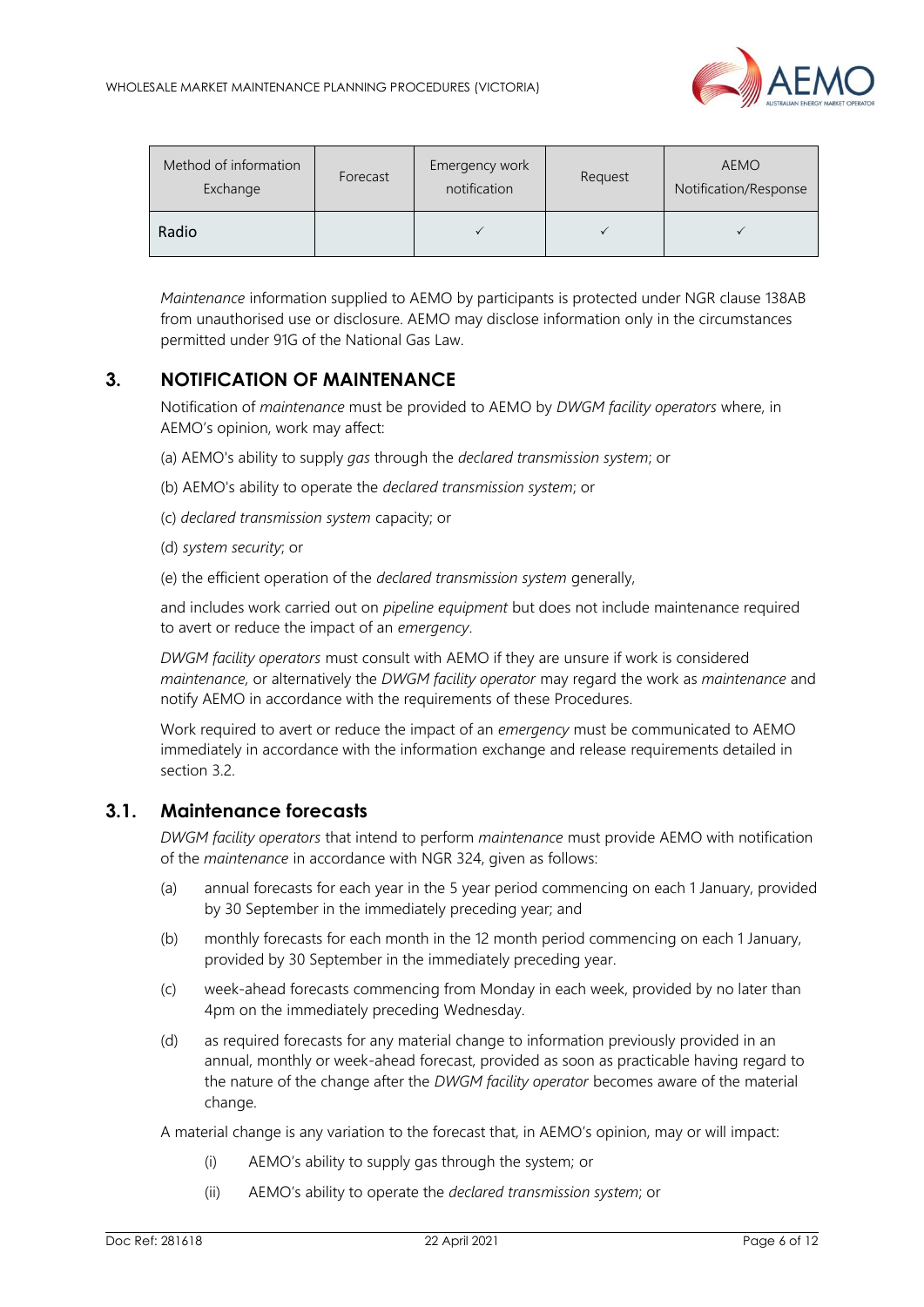

- (iii) *declared transmission system* capacity; or
- (iv) system security; or
- (v) the efficient operation of the DTS generally.

*DWGM facility operators* must consult with AEMO if they are unsure if a change to information previously provided is a material change*,* or alternatively the *DWGM facility operator* may regard the change as a material change and notify AEMO in accordance with the requirements of these Procedures.

As required forecasts may also include *maintenance* that was not previously listed in a forecast.

For the purposes of maintenance forecast planning approval, as required *maintenance* that is notified to AEMO within 5 days of the day on which that *maintenance* is due to commence will be treated as unplanned maintenance. Notification of *maintenance*, including an as required forecast, that is given at least 5 days prior to the day on which that *maintenance* is due to commence will be treated as planned *maintenance*.

#### <span id="page-6-0"></span>**3.1.1. Maintenance forecast information**

*Maintenance* forecasts must provide the following information in accordance with NGR 324(4):

- (a) the availability of *equipment*;
- (b) details of any constraints on the availability of *equipment*;
- (c) the time and duration of any proposed maintenance;
- (d) full details of the proposed maintenance;
- (e) the longest period likely to be required to recall into operation relevant *equipment* during the course of *maintenance*; and
- (f) operational requirements for *maintenance* to be performed including:
	- i. the gas pressure under which the maintenance will be performed;
	- ii. gas requirements for testing; and
	- iii. test operations required.

#### **3.1.2. Maintenance forecast planning approval**

AEMO provides planning approval of planned, and where possible unplanned, *maintenance* forecasts to give the *DWGM facility operator* assurance that the proposed *maintenance* will be approved when requested (refer section [4\)](#page-7-1).

AEMO will, having regard to information provided by Registered participants, coordinate *maintenance* to minimise any threats to system security as a consequence of the unavailability of equipment undergoing *maintenance*.

Planning approval will be given where AEMO determines the aggregated risk of all *DWGM facility operator* forecast *maintenance* is acceptable. This risk-based assessment and coordination process is detailed in Section [8.](#page-9-1) 

Unplanned *maintenance* may not obtain planning approval if AEMO does not have sufficient time to complete the assessment process. The time to complete the assessment will depend on the complexity of the proposed *maintenance* assessment.

A *DWGM facility operator* that intends to conduct *maintenance* without planning approval must still submit a *maintenance* request in accordance with section [4.](#page-7-1)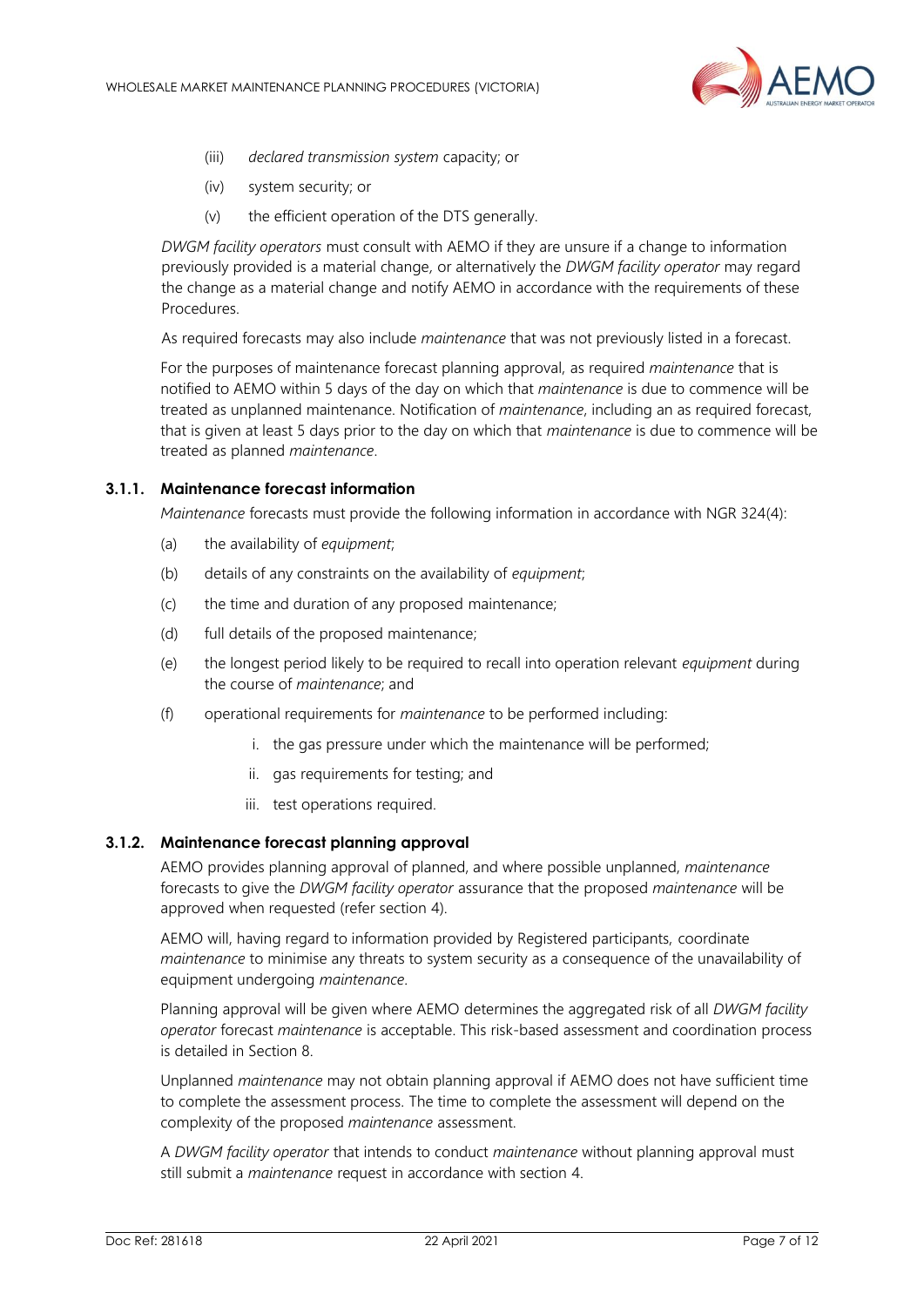

*Maintenance* with planning approval is still subject to the obligations detailed in sections [4](#page-7-1) and [5](#page-8-0) unless otherwise agreed with AEMO or specified in an approved operating agreement.

#### **3.1.3. Maintenance planning response**

AEMO will attempt to respond to *maintenance* forecasts with the outcome of the *maintenance* planning assessment and coordination process by a time so as not to delay work. This timeline is dependent on the type of *maintenance* notification, as detailed below:

- Annual and monthly forecasts provided by 30 September, will be responded to at least by 1 December of that year.
- Week-ahead forecasts provided by 4pm on the immediately preceding Wednesday, will be responded at least by 4pm on the immediately preceding Friday.
- As required forecasts, will be responded to as soon as practicable.

The outcome of the planning approval process will be communicated as one of the options given in [Table 2.](#page-7-2) 

| Assessment Outcome                                     | <b>Explanatory Note</b>                                                                                                                                                                                               |
|--------------------------------------------------------|-----------------------------------------------------------------------------------------------------------------------------------------------------------------------------------------------------------------------|
| Approved                                               | Planning approval granted enabling participant to progress planning activities.<br>A request to conduct maintenance will be approved baring extenuating circumstances.                                                |
| Conditionally Approved,<br>(with specified conditions) | Planning approval granted enabling participant to progress planning activities.<br>A request to conduct maintenance will likely be approved subject to specified conditions.                                          |
| Not approved                                           | The proposed maintenance presents an unacceptable threat to system security and/or<br>operation that cannot be adequately managed and is not approved.<br>A request to conduct this maintenance will not be approved. |

#### <span id="page-7-2"></span>**Table 2 Maintenance planning approval outcome**

## <span id="page-7-0"></span>**3.2. Emergency work**

The *DWGM facility operator* must notify AEMO of emergency work as soon as practicably possible. Notification must include relevant details of:

- (a) the breakdown or threatened breakdown; and
- (b) its proposed response to the breakdown or threatened breakdown.

The notification should also include *maintenance* forecast information (section [3.1.1\)](#page-6-0) where available.

## <span id="page-7-1"></span>**4. MAINTENANCE REQUESTS**

Unless otherwise agreed with AEMO, or as specified in an approved operating agreement, *DWGM facility operators* must request AEMO approval to initiate planned and unplanned *maintenance*. This request must be made immediately prior to the intended commencement of work and be communicated in accordance with the information exchange and release requirements detailed in section [2.](#page-4-1)

The maintenance request must include the following:

- (a) reference to prior planning approval (stating no approval if not previously received);
- (b) availability of relevant *equipment*;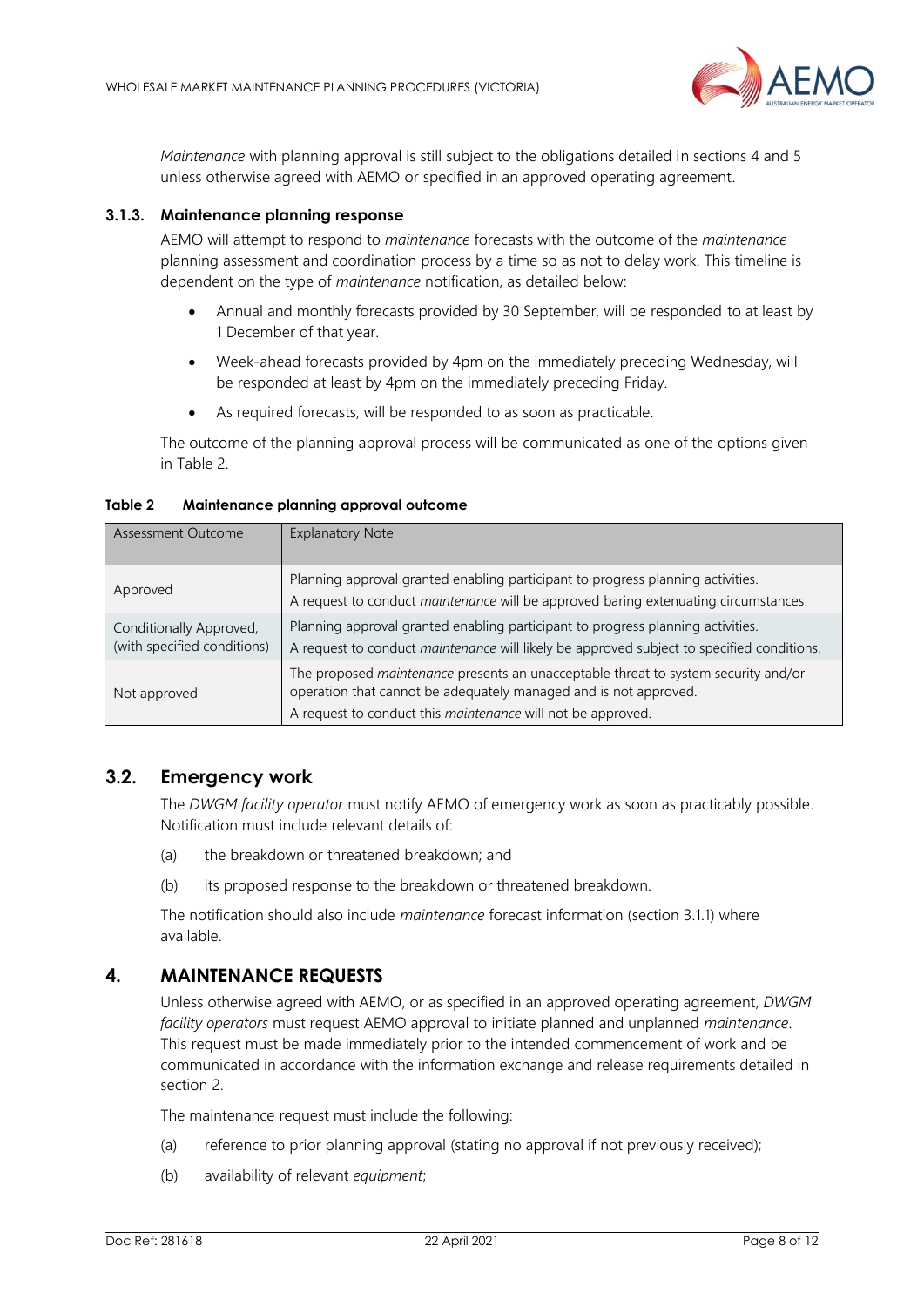

- (c) details of the person making the request (name, organisation, contact details); and
- (d) anticipated commencement and completion time of proposed work.

The person making the request must be contactable for the duration of work via the details provided in the request.

## <span id="page-8-0"></span>**5. MAINTENANCE REQUEST APPROVAL PROCESS**

Unless otherwise agreed with AEMO, or as specified in an approved operating agreement, *DWGM facility operators* must obtain AEMO approval of a maintenance request prior to the commencement of planned and unplanned *maintenance*. This approval process enables an assessment of the *maintenance* risk profile subject to the system and environmental conditions present at the time of work.

Emergency work (not *maintenance*) may commence without AEMO approval. The *DWGM facility operator* must immediately notify AEMO of this work as referenced in Section [3.2.](#page-7-0)

## <span id="page-8-1"></span>**5.1. Assessment of risk**

AEMO grants approval of maintenance requests where the aggregated risk of all *DWGM facility operator maintenance* being performed at the time is assessed as acceptable. This risk-based assessment is detailed in section [8,](#page-9-1) and will include consideration of the following:

- (a) planning approval and the conditions specified for that approval; and
- (b) system and environmental conditions present at the time of work.

Approval of an unplanned *maintenance* request is subject to AEMO determining at the time that:

- a. *maintenance* can be safely performed concurrently with other *maintenance* that have planning approval and emergency work; and
- b. the aggregate risk of all *DWGM facility operator maintenance* and emergency work is acceptable.

Planned *maintenance* will be preferentially approved over unplanned *maintenance* where AEMO determines the risk of conducting *maintenance* concurrently is not acceptable.

AEMO will consider the impact of any concurrent emergency work in the evaluation of risk from planned and unplanned *maintenance.*

## <span id="page-8-2"></span>**5.2. Facility release**

Approval of maintenance requests may be managed through the AEMO facility release process. Release will be granted on agreed conditions, that may relate to the:

- (a) duration of work;
- (b) conditions specified in the planning approval; and
- (c) conditions specific to the environmental and system factors present at the time of *maintenance*.

## <span id="page-8-3"></span>**6. INITIATION OF MAINTENANCE**

Unless otherwise agreed with AEMO, or as specified in an approved operating agreement, *maintenance* may only commence after AEMO grants approval through issuance of a facility release.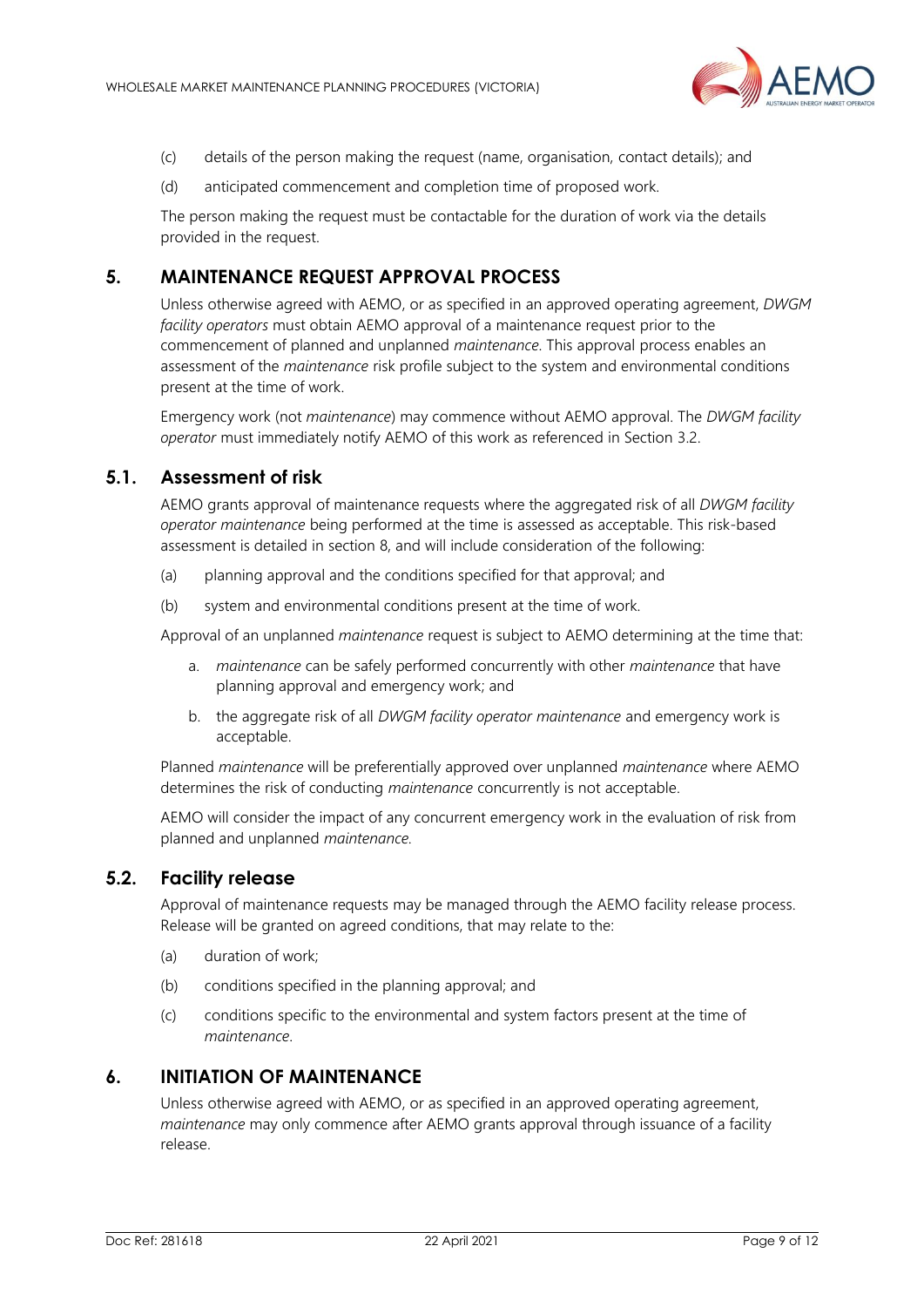

*Maintenance* may proceed under the agreed conditions until the completion of work or until AEMO issues a recall notice to suspend or cancel *maintenance* as referenced in section [6.](#page-8-3) 

*Maintenance* must be performed in accordance with the associated forecast and request unless consent to change has been approved by AEMO.

Consent to change will be assessed in accordance with the maintenance notification process detailed in section [2.](#page-4-1)

Emergency work (not *maintenance*) may commence without AEMO approval. The *DWGM facility operator* must immediately notify AEMO of this work as referenced in Section [3.2](#page-7-0)

## <span id="page-9-0"></span>**7. MAINTENANCE APPROVAL DELAY, SUSPENSION OR CANCELLATION**

AEMO will coordinate and consult with the *DWGM facility operator* where AEMO determines that risk is or may become unacceptable to conduct or continue *maintenance*. This may result in AEMO issuing a direction to the *DWGM facility operator* to delay, suspend or cancel *maintenance*. The requirement to issue a direction will be determined in consultation with the *DWGM facility operator* and be based on the risk assessment process detailed in section [8.](#page-9-1)

An AEMO direction will have following effect:

- (a) Delay: the *maintenance* request has not been approved and will be re-scheduled to an alternate period.
- (b) Suspend: AEMO rescind a facility release with the intention that *maintenance* may recommence within the approved *maintenance* window. *Maintenance* must stop for the duration of the suspension.
- (c) Cancelled: AEMO rescind a facility release with the intention that *maintenance* will not recommence within the approved *maintenance* window. This work may be re-scheduled to an alternate period.

## <span id="page-9-1"></span>**8. RISK MANAGEMENT**

AEMO will consult and collaborate with *DWGM facility operators* to coordinate *maintenance* to minimise market impact and any threats to system security as a consequence of the unavailability of *equipment* undergoing *maintenance*. This will be preformed via a risk-based approach that will include consideration of the following:

- (a) Constraints on the availability of *equipment*;
- (b) Time, duration and recall period of *maintenance*;
- (c) System conditions required to perform *maintenance*;
- (d) Impact on system security from the unavailability of *equipment*;
- (e) Anticipated environmental and system conditions present at the time of *maintenance*;
- (f) Other proposed *DWGM facility operator maintenance* occurring concurrently; and
- (g) Risk mitigation options to minimise risk.

AEMO will use the requirements of the Gas Safety (Safety Case) Regulations 2018 and the Australian Standards as the minimum threshold for evaluation of risk. The qualitative risk assessment process, as described by the Australian Standard for pipeline safety management, AS 2885.6, will be used as the basis for this assessment.

Control measures that minimise threats to system security as a consequence of the unavailability of equipment will be communicated to *DWGM facility operators* as a condition of approval.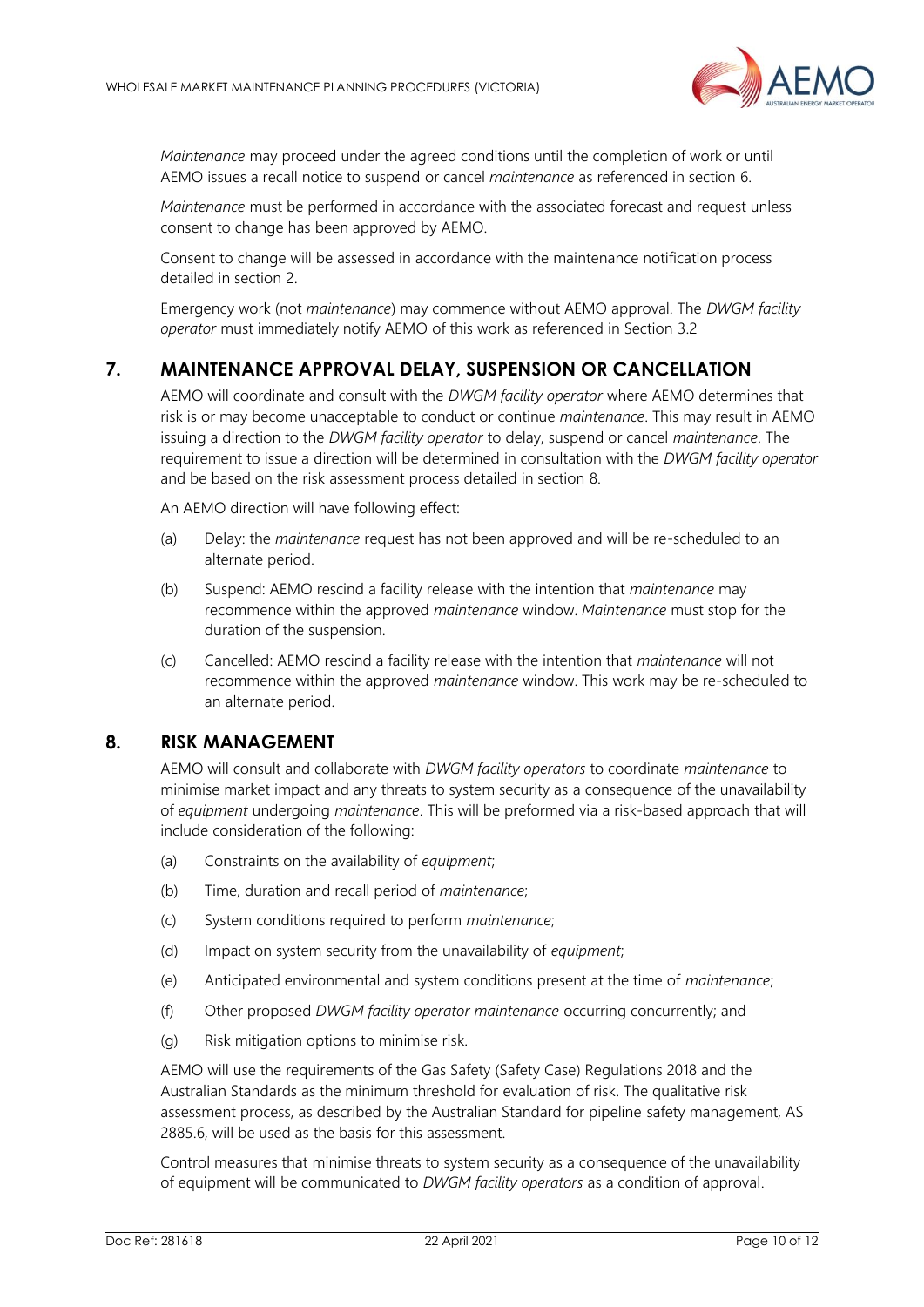

## <span id="page-10-0"></span>**9. MAINTENANCE COORDINATION PROCESS**

The AEMO *maintenance* coordination process is completed in two phases. The first addresses *maintenance* planning and is performed in advance of the proposed work. This approach is depicted in the flow chart of [Figure 1.](#page-10-1) 

The second phase manages risk on the day of the *maintenance* work. This approach is depicted in [Figure 2.](#page-11-0) 

#### <span id="page-10-1"></span>**Figure 1 Maintenance planning process flowchart.**